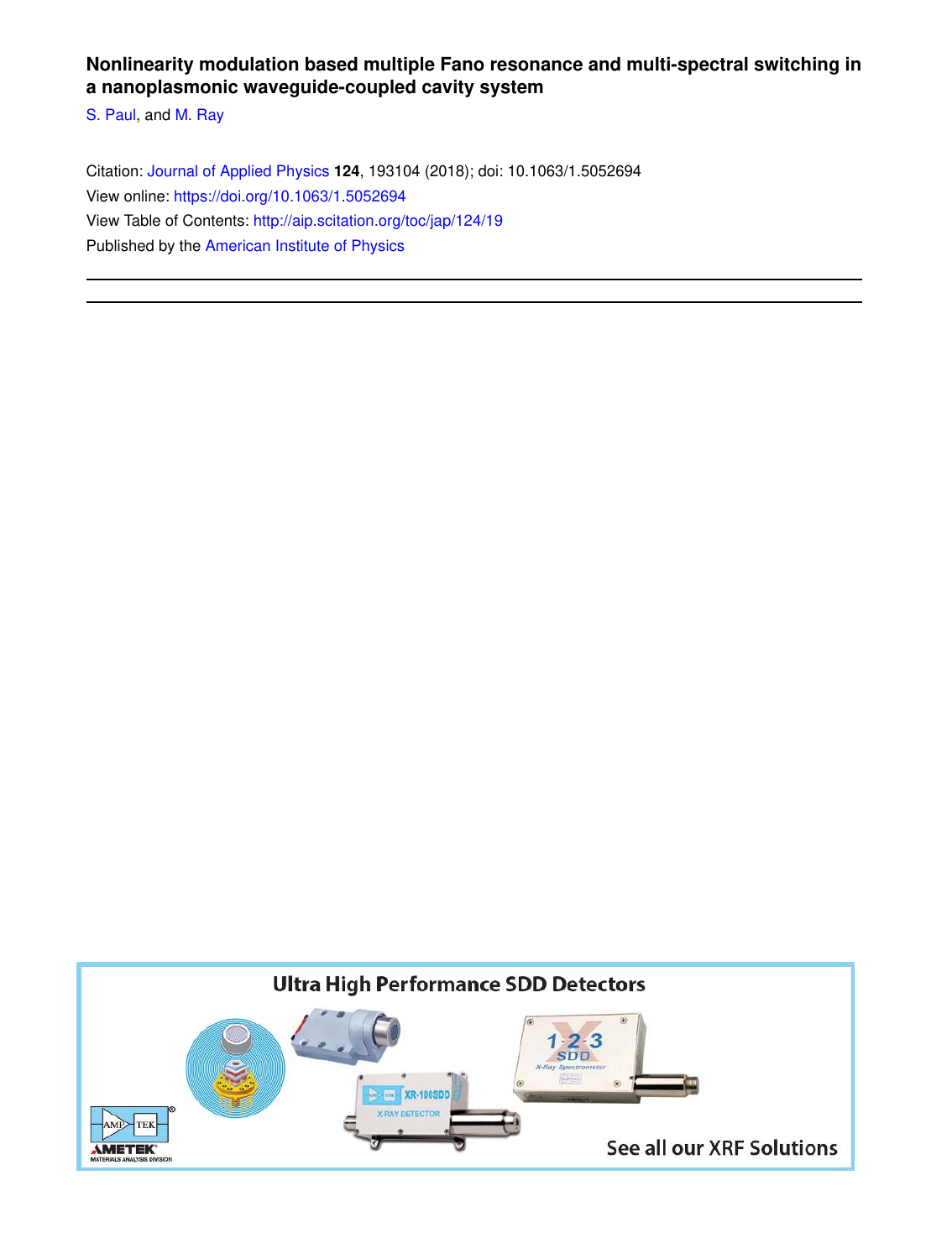

# Nonlinearity modulation based multiple Fano resonance and multi-spectral switching in a nanoplasmonic waveguide-coupled cavity system

S. Paul and M. Rav<sup>a)</sup>

Department of Applied Optics and Photonics, University of Calcutta, Technology Campus, JD-2, Sector-3, Salt Lake, Kolkata 700106, India

(Received 21 August 2018; accepted 31 October 2018; published online 20 November 2018)

Dual and multiple asymmetric Fano resonance are theoretically explored in a subwavelength plasmonic cavity-coupled waveguide system incorporated with a third order Kerr nonlinear medium. The degree of asymmetry and the number of multiple resonances are controlled by an external pump beam which modulates the Kerr permittivity thereby dictating the resonant behavior. Electromagnetically induced transparency in plasmonic systems, referred to as plasmon induced transparency, is a special case of Fano resonance and plays a key role for the occurrence of multiple Fano excitations. Plasmon induced transparency appears as induced reflectance dips when analyzed in reflection mode. Though geometrical dependency of dual and multiple Fano effect is demonstrated, the main interest and importance is focused on the generation and manipulation of multiple Fano resonances by intensity modulation of the pump beam and its application in multispectral switching and quality factor tuning at a fixed operating frequency. Published by AIP Publishing. https://doi.org/10.1063/1.5052694

# I. INTRODUCTION

Plasmonics has paved the way for the localization and control of light below the diffraction limit owing to the generation of surface plasmon polaritons (SPPs) which are quasiparticles originating from photon coupled quantized free charge oscillations at metal-dielectric interfaces.<sup>1,2</sup> Deep nanoscale optical mode confinement by plasmonic waveguide (WG) structures comprising of subwavelength metal-dielectric-metal (MDM) waveguides (WGs) coupled to one or several resonant cavities leads to the realization of highly integrated photonic circuits. $3$  Both theoretical and experimental investigations on MDM WG based structures are reported in abundance for various applications. $4-7$  The electromagnetic response of MDM WGs is often characterized by a unique resonant effect termed as Fano resonance (FR), originating from the interference of a discrete localized state and a continuum of states. Discovered by Ugo Fano in 1961, Fano resonance (FR) is typically marked by a sharp asymmetric resonant profile unlike the symmetric Lorentzian line shape. $8-10$  The broad continuum state (with a strong coupling effect) exhibits a slow variation of energy compared to the quick transition of a narrow discrete state (with a weak coupling effect), and this rapid variation contributes to the asymmetric excitation. At resonance, the discrete (DM) and continuum mode (CM) bears different frequencies. However, if the frequencies of the two interfering states become identical, FR appears as electromagnetically induced transparency (EIT), usually observed in atomic systems. $11-13$  Plasmonic analog of EIT, referred to as plasmon induced transparency (PIT), is thus a special case of FR and is characterized by a narrow transmission peak in the center of a broader transmission dip. $14,15$  In the case of PIT, the asymmetry of the resonant line shape almost disappears because of the matched frequencies of the interfering modes. The sharp nature of PIT and FR are copiously explored and applied profusely in different plasmonic systems.16–<sup>19</sup> Apart from metal plasmonics, the appealing feature of PIT is also observed in graphene-based plasmonic systems such as in graphene nanoribbons. $^{20}$ Graphene structure composed of sinusoidally curved and planar layers also exhibits dynamically tunable  $PIT.^{21,22}$ Double and multiple Fano and PIT resonant effects are reported in various metallic nanoplasmonic structures<sup>23,24</sup> and in different subwavelength MDM WG systems. $25-27$  PIT observed in reflection mode would appear as a sharp narrow reflectance dip in the center of a broader reflectance peak and hence the term induced reflectance dip (IRD) has been coined by us to convey PIT in reflection mode.

Dramatic enhancement of intensity at the interfaces due to SPP localization boosts the occurrence of a nonlinear phenomenon at much lower threshold intensities compared to that required for the optical counterparts. $28,29$  The ability to control the system response by modulating the nonlinearity through an additional pump beam has been explored by several researchers to study optical switching in MDM WG systems. $30-33$  Optical switches with quick switching time and high contrast ratio can be achieved with Fano resonance because of quick transition from high to low transmittance (or reflectance) or vice versa. $34,35$  Moreover, multiple Fano resonance (MFR) can be exploited to achieve switching at multiple wavelengths simultaneously.

In the present paper, we have considered a nonlinear dual cavity coupled subwavelength waveguide system, exhibiting dual and multiple Fano resonance. Tailoring of dual Fano resonance (DFR) spectra via intensity variation and structural alteration is investigated in detail. Intensity modulation leading to the occurrence of IRD, followed by the evolution of dual induced reflection dips (DIRD) and finally the achievement of multiple IRD (MIRD) leading to MFR is

a)Author to whom correspondence should be addressed: mraphy@ caluniv.com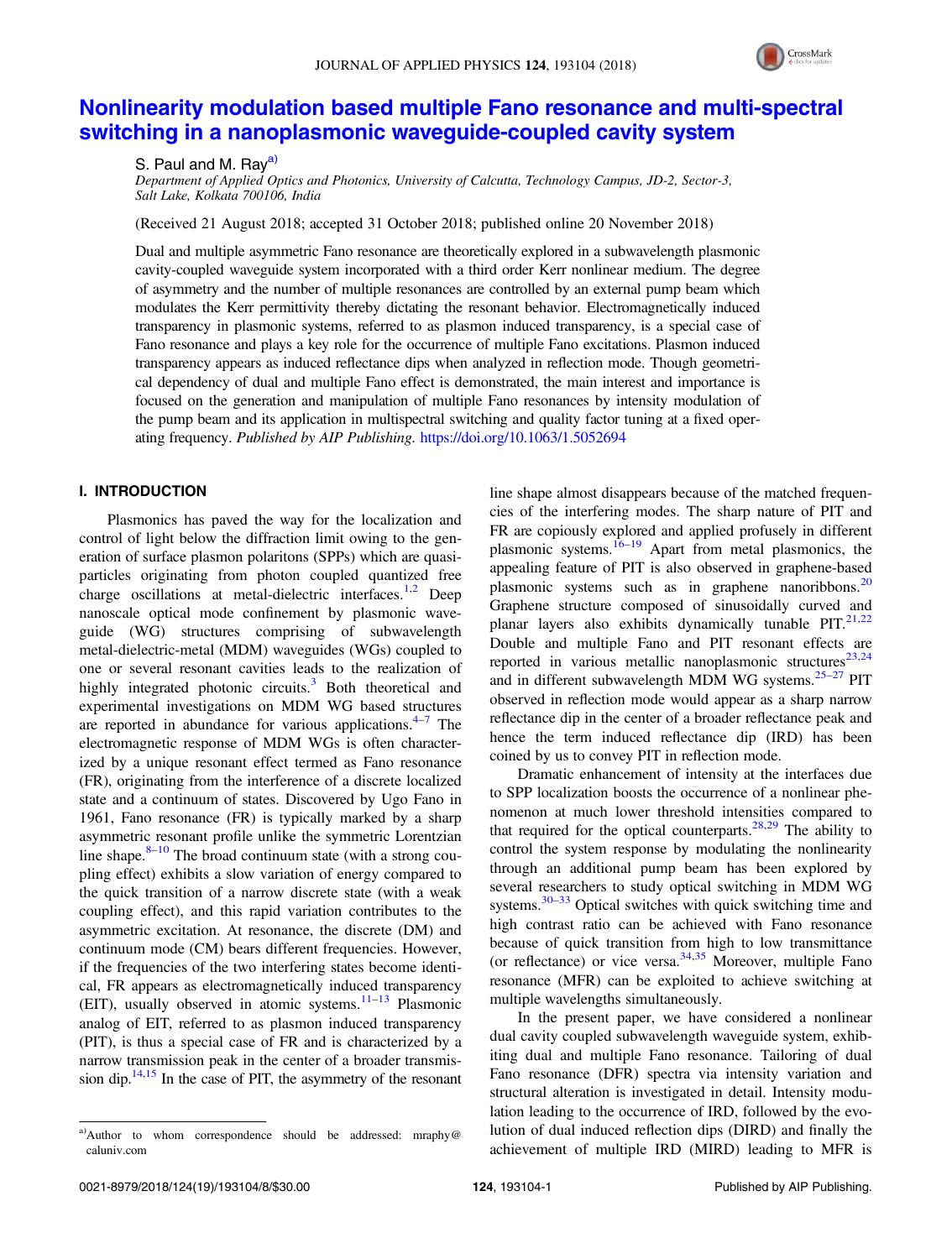

FIG. 1. Cross-sectional schematic representation of the MDM waveguide side coupled to dual nanocavities.

exhibited. Single and multispectral switching (MS) are demonstrated. DIRD is employed to obtain four wavelength switching, and simultaneous switching up to seven wavelengths is implemented by the application of MFR. Performance of the switch for all switching wavelengths (SWs) is determined. Regulating resonance frequencies of MFR by the external control beam is also applied to achieve spectral width tuning or consequently quality factor tuning at fixed wavelengths providing a platform to achieve a tunable filter with varying bandwidth at a fixed operating frequency without the need for any structural variation.

## II. STRUCTURE DESCRIPTION AND THEORETICAL MODELING

The nanoplasmonic structure under consideration is depicted in Fig. 1. It comprises a MDM waveguide of width  $w_{wg}$  side coupled to two identical nanocavities  $C_1$ and  $C_2$ , each of height h and width w<sub>c</sub>. Subwavelength widths ( $w_{wg}$ ,  $w_c \ll \lambda$ ) ensure fundamental antisymmetric single mode propagation of the transverse magnetic surface plasmon polariton (TM-SPP) wave in the waveguide (WG) when suitably illuminated by an incident beam (Signal) of wavelength  $\lambda$ . The TM-SPP mode gets coupled into the cavities due to the tunneling effect through the coupling distance t. Cavity-cavity separation (CCS) is such that only indirect coupling between the cavities is supported. The WG and the cavities are embedded in a silver (Ag) metal substrate whose frequency dependent optical permittivity is determined using the Drude dispersion model<sup>36</sup> given by

$$
\varepsilon_{\rm m} = 1 - \frac{\lambda^2 \lambda_{\rm c}}{\lambda_{\rm p}^2 (\lambda_{\rm c} + i\lambda)},\tag{1}
$$

where  $\lambda_p$  and  $\lambda_c$  denote the plasma and collision wavelength, respectively. For nonlinear operation, the WG and the cavities are filled with a third order Kerr nonlinear medium having susceptibility  $\chi^{(3)}$  and its nonlinear permittivity  $\varepsilon_{nl}$  can be altered by modulating the intensity I of the pump beam according to the equation  $\varepsilon_{nl} = \varepsilon_l + \chi^{(3)}I$ ,  $\varepsilon_l$ being the linear permittivity term, independent of applied intensity.

The propagating waves within the waveguide strongly depend on the cavity-cavity phase or CCP  $(\varphi)$  of the SPP wave, satisfying the relations:  $I_{+12} = I_{-21} \exp(i\varphi)$ and  $I_{+21} = I_{-12} exp(i\varphi)$ , where  $\varphi$  is evaluated as  $\varphi =$  $2\pi \text{Re}(n_{\text{eff}})$ CCS/ $\lambda$  and n<sub>eff</sub> represents the effective refractive index which can be determined using the coupled SPP approximation $37$  given by

$$
n_{\text{eff}} = \left[\varepsilon_{\text{nl}} \left(1 + \frac{\lambda}{\pi w \sqrt{-\varepsilon_{\text{m}}}} \sqrt{1 + \frac{\varepsilon_{\text{nl}}}{-\varepsilon_{\text{m}}}}\right)\right]^{1/2}.
$$
 (2)

Here  $w = w_c = w_{wg}$ . Spectral response of the system is analyzed using a temporal coupled mode theory $^{38,39}$  and considering the launching of light from the left port  $(I_{+22} = 0)$ , the reflectance can be calculated as  $R = |r|^2 = |I_{-11}/I_{+11}|^2$ where the complex reflection coefficient r is given by  $r = e^{i\varphi}(r_1 - r_2)$  and the reflection coefficients  $r_1$  and  $r_2$  of continuum and discrete mode are expressed as

$$
r_1 = \frac{\kappa_1(1 - \cos\varphi)}{i(\Delta\omega - \kappa_1\sin\varphi) + \kappa_0 + \kappa_1(1 - \cos\varphi)},
$$
(3)

$$
r_2 = \frac{\kappa_1(1 + \cos \varphi)}{i(\Delta \omega + \kappa_1 \sin \varphi) + \kappa_0 + \kappa_1(1 + \cos \varphi)}.
$$
 (4)

In the above equations,  $\Delta \omega = \omega_0 - \omega$ , where  $\omega_0$  denotes the resonance frequency of the cavities.  $\kappa_0$  and  $\kappa_1$  are the field decay rates due to internal loss in cavities and due to power escape from the cavities through the WG, respectively.  $ω_0$   $+$  κ<sub>1</sub> sin  $φ$  and κ<sub>1</sub>(1  $+$  cos  $φ$ ) are the modified frequencies and decay rates, respectively, of the two resonance modes  $r_1$  and  $r_2$ . As Fano resonance occurs due to interference of the two modes, the total reflectance can also be represented in terms of coherent interference of  $r_1$  and  $r_2$  as  $R = |r_1|^2 + |r_2|^2 + 2|r_1||r_2|\cos\theta$ , where  $\theta$  is the phase difference between the two modes.

The nanoplasmonic cavity coupled waveguide structure has been designed by considering the Kerr medium to be a nonlinear organic polymer with  $\kappa^{(3)} = 1.95 \times 10^{-3}$  $\mu$ m<sup>2</sup>/V<sup>2</sup> and  $\varepsilon_1$  = 2.3.<sup>40</sup> Geometrical parameters chosen are  $w_{wg} = w_c = 50$  nm, h = 250 nm, and t = 5 nm. Resonance



FIG. 2. (a) Spectral response of the considered system for the continuum mode, discrete mode, and total reflectance exhibiting dual Fano resonance.  $CCS = 400$  nm and  $I = 1000 \text{ V}^2/\mu \text{m}^2$ . (b) Existence of DFR for  $CCS = 290$ nm and I = 20 250  $\frac{V^2}{\mu m^2}$ .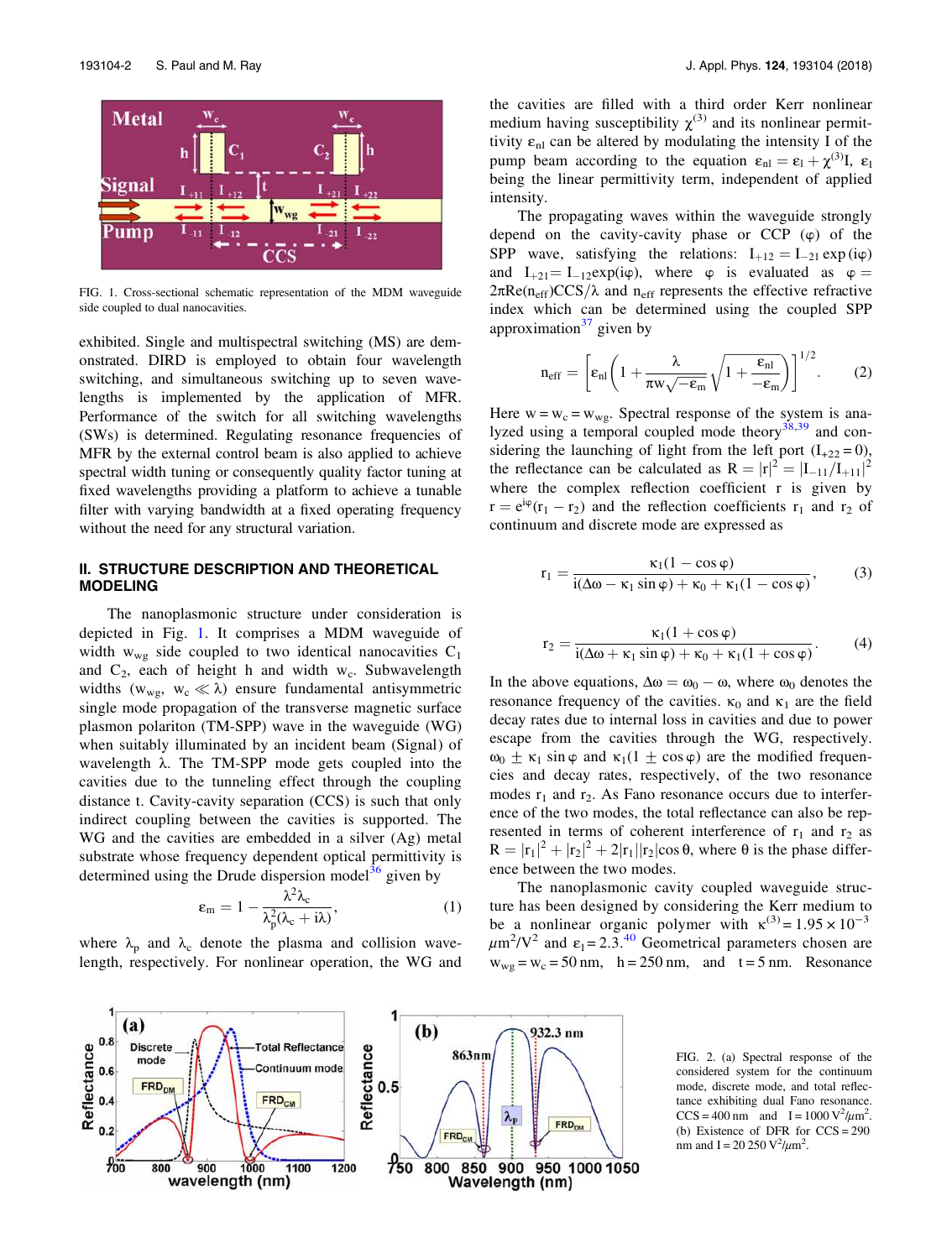

FIG. 3. Tailoring dual Fano resonance (DFR) by simultaneous variation of applied intensity (I in  $V^2/\mu m^2$ ) and cavity-cavity separation (CCS in nm) as mentioned in the plots.

frequency  $\omega_0 = 2.076 \times 10^{15}$  rad/s and value of coupling rates are  $\kappa_0 = 5.2 \times 10^{12}$  rad/s and  $\kappa_1 = 1 \times 10^{14}$  rad/s.

# III. ANALYSIS OF DUAL AND MULTIPLE FANO RESONANCE

## A. Dual Fano resonance in the nonlinear cavity coupled plasmonic waveguide

Reflectance spectra of the nonlinear plasmonic structure for the continuum mode  $r_1$ , discrete mode  $r_2$ , and total



FIG. 4. Spectral response of the nanoplasmonic system with varying applied intensity for CCS = 400 nm. Value of the applied intensity having unit  $V^2/\mu m^2$  is mentioned in the top right corner of the individual plots. Intensity is increased from  $(a)$  to  $(f)$ .



FIG. 5. (i) DFR exhibited as DIRD for different applied intensities (I) in ascending order from (a) to (f) for  $CCS = 315$  nm. Unit of I mentioned in the plots is  $V^2/\mu m^2$ . (ii)  $\Delta \lambda_{\text{DIRD}}$  is plotted for varying intensity.

reflectance R are depicted in Fig.  $2(a)$ . The discrete mode reflectance manifests narrow spectral width with full width half maxima (FWHM) of 31.9 nm compared to the broader width of the continuum mode with FWHM of 85.2 nm. The total reflectance which arises from the interference of the continuum and discrete mode exhibits two asymmetric Fano resonant dips (FRDs), one at 858.2 nm which lies near the peak of the discrete mode and is termed as  $FRD<sub>DM</sub>$ 



FIG. 6. Reflectance contour for wavelength and intensity variation for  $CCS = 400$  nm.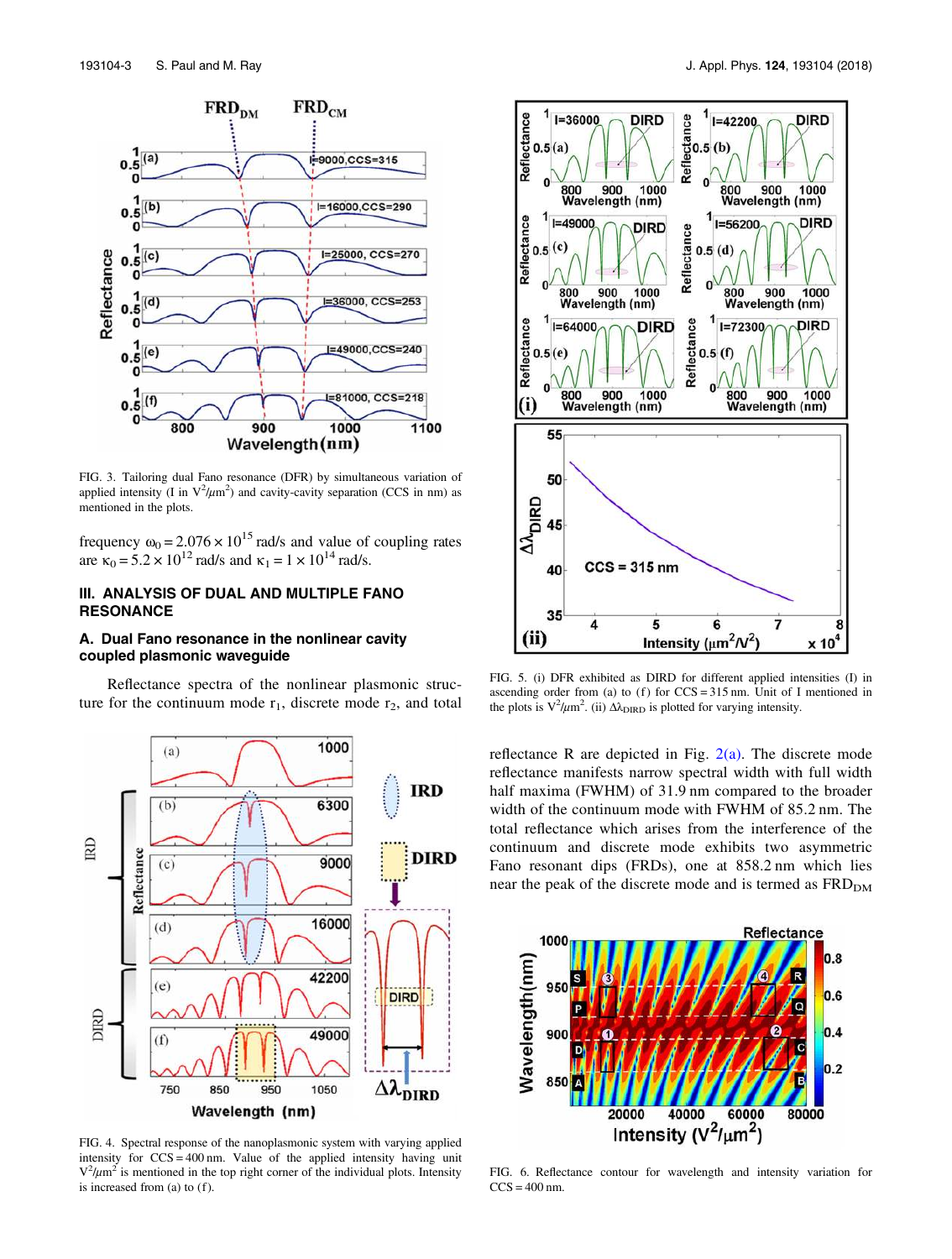indicating FRD due to discrete mode (DM), and the other one represented as  $FRD<sub>CM</sub>$  depicting FRD due to continuum mode (CM), located at 994.3 nm near the peak of the continuum mode. The spectral widths corresponding to  $FRD<sub>DM</sub>$  are observed to be narrower than  $FRD<sub>CM</sub>$ , as expected. The occurrence of DFR can be attributed to the incorporation of nonlinearity activated by an external pump beam unlike that of a single Fano dip which originates in case of a simple dielectric medium used in the waveguide and the cavities of the plasmonic nanostructure considered in Ref. 9.

To ensure the occurrence of DFR for CCS and intensity value other than that considered in Fig.  $2(a)$ , a simulated result manifesting DFR for CCS = 290 nm and  $I = 20 250 V^2$  $\mu$ m<sup>2</sup> is plotted in Fig. 2(b). The figure depicts two asymmetric Fano reflection dips at 863 nm and 932.3 nm owing to CM and DM, respectively. However, both the Fano spectra are seen to be much narrower compared to the former result, particularly the sharpness corresponding to FRD<sub>DM</sub> being remarkably enhanced. This is accounted to have occurred due to stronger field coupling resulting from the enhancement of intensity or reduced CCS or both. Also, the spectral distance between the two FR dips (let it be designated by  $\Delta\lambda_{\text{FR}}$ ) is lower in the case of Fig. 2(b) ( $\Delta \lambda_{FR} \approx 69$  nm) compared to  $\Delta\lambda_{\text{FR}} \approx 136$  nm in the case of Fig. 2(a). Apart from tailoring of  $\Delta\lambda_{\text{FR}}$  with a parametric change, another noticeable observation is that the occurrence of  $FRD<sub>CM</sub>$  and  $FRD<sub>DM</sub>$  is blue and red shifted, respectively, in Fig.  $2(b)$  with respect to the central peak wavelength  $(\lambda_P)$  compared to the red and blue shift of  $FRD<sub>CM</sub>$  and  $FRD<sub>DM</sub>$  in Fig. 2(a). This spectral flipping of  $FRD<sub>CM</sub>$  and  $FRD<sub>DM</sub>$  about  $\lambda_P$  is accounted to the change of cavity-cavity phase  $(\varphi)$  which strongly determines the nature of the asymmetric profile by significantly modulating the resonant excitation wavelengths.<sup>9</sup>

By observing and comparing both the plots of Fig. 2, one can infer that the resonance wavelength and  $\Delta\lambda_{FR}$  can be controlled by altering the applied intensity or structural parameter (CCS) or both. So to investigate the pattern of this modulation, Figs.  $3(a)$ – $3(f)$  are plotted with a simultaneous reduction of CCS and an increment of intensity. It is observed from Figs.  $3(a)$ – $3(f)$  that as the intensity increases with a simultaneous reduction in CCS, FRD<sub>DM</sub> shows red shift and  $FRD<sub>CM</sub>$  depicts blue shift thereby gradually reducing the FWHM of the central reflectance peak or, in other words, reducing  $\Delta\lambda_{\text{FR}}$ . This reduction of  $\Delta\lambda_{\text{FR}}$  is marked by the tapering region indicated by the red dotted lines in the figure. Also, the spectral width of the FR due to DM and CM becomes sharper and narrower with increased intensity and reduced CCS, consequently approaching the typical asymmetric FR nature. In Fig.  $3(f)$ , the degree of asymmetry of FRD<sub>DM</sub> gets so much modulated that the FRD<sub>DM</sub> appears like a narrow induced reflectance dip (IRD) in the center of a broad reflectance peak.

Now if we compare Figs.  $2(b)$  and  $3(b)$ , we observe a spectral flipping of  $FRD_{CM}$  and  $FRD_{DM}$  for the same CCS value (290 nm) but different pump intensities. Such a flipping can be attributed to mirror image formation due to CCP alteration resulting from different pairs of intensity, leading to varying refractive index, for a fixed CCS value. This is in



FIG. 7. Reflectance spectrum for two different input intensities revealing optical switching, and the switching wavelengths are marked by  $\lambda_1$ ,  $\lambda_2$ , and  $λ_3$ , where  $λ_1 = 876.3$  nm,  $λ_2 = 924.1$  nm, and  $λ_3 = 947.5$  nm. Here CCS = 400 nm. The ON and OFF states are depicted by filled circles and squares, respectively.

agreement with the same explanation for the occurrence of mirror image formation of FR dips for different pairs of CCS for a particular refractive index.<sup>9</sup>

# B. Evolution of IRD and DIRD

When one of the FR modes become distinct and markedly sharper and narrower than the other(s), it transpires itself in the form of an emerging resonance in the center of a broad spectral response. In our case, it appears as IRD in the center of a broad reflectance peak as can be observed from Fig. 4. On enhancing the intensity from  $1000 \text{ V}^2/\mu \text{m}^2$  [in Fig. 4(a)] to 6300  $\mathrm{V}^2/\mu\mathrm{m}^2$  [in Fig. 4(b)], an IRD originates, seeming to arise from the bifurcation of the reflectance peak of Fig. 4(a). In the consequent figures [Figs.  $4(c)$  and  $4(d)$ ], the reflectance value lowers (i.e., the IRD deepens) on successive increment of intensity. With further application of higher intensities, both the FR dips start becoming prominent and appear as DIRD as observed from Figs.  $4(e)$  and  $4(f)$ . The spectral distance between the two dips of DIRD is defined as  $\Delta\lambda_{\text{DIRD}}$  as indicated in the figure. As IRD (analogously PIT) is a class of FR, DIRD can also be considered as dual (or double) PIT, thus reflecting DFR.

The existence of DIRD for different intensity values is depicted in Fig. 5 for another value of  $CCS = 315$  nm. On close investigation of plots (a) to (f) in Fig.  $5(i)$ , it is observed that the two resonant dips of DIRD become closer



FIG. 8. Differential reflectance (ΔR) versus wavelength plot for triple wavelength switching.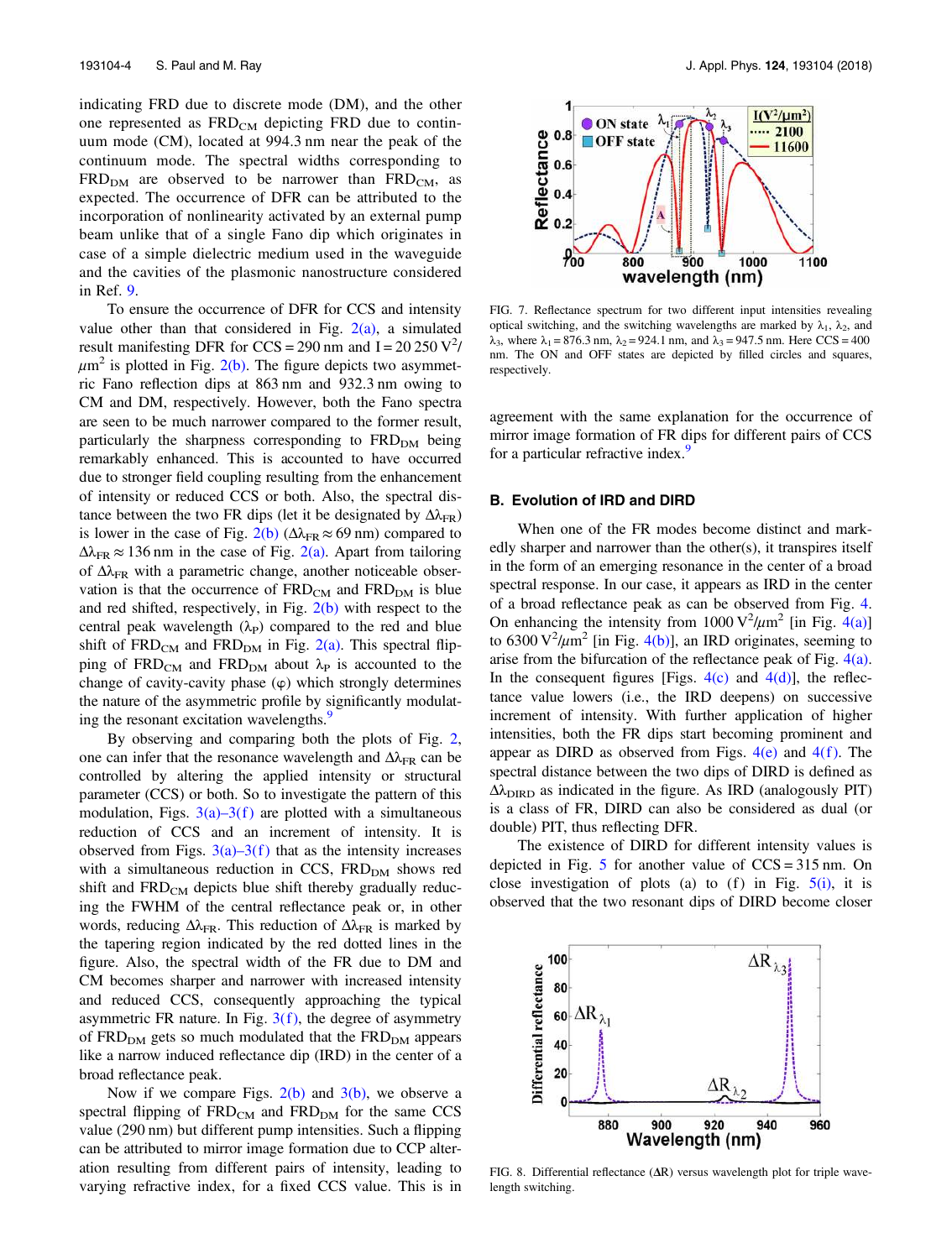

FIG. 9. Two DIRD plots for four wavelength switching  $(CCS = 400 \text{ nm})$ . The four SWs are  $\lambda_a = 886.3$  nm,  $\lambda_b = 890.8$  nm,  $\lambda_c = 926$  nm, and  $\lambda_d = 930.6$  nm.

and narrower with a gradual increase in intensity. This inference is quantitatively confirmed through graphical analysis in Fig.  $5(ii)$  which depicts the behavior of  $\Delta\lambda_{\text{DIRD}}$  as a function of pump intensity. The plot ensures reduction of  $\Delta\lambda_{\text{DIRD}}$  with increasing applied intensity for a fixed value of CCS.

#### C. Multiple Fano resonance

From the contour plot of Fig. 6, which depicts the reflectance profile for varying intensity and wavelength, it is observed that for a fixed wavelength band, the number of Fano modes increases with increasing intensity. For a detailed explanation, the wavelength band denoting the occurrence of Fano dips due to discrete mode and continuum mode is marked by bands ABCD and PQRS, respectively. In each of these, for a lower intensity region, marked by boxes 1 and 3, very few modes are observed compared to the large number of modes marked by boxes 2 and 4 in the higher intensity regime. The blue dots denoting lower intensity indicates the reflectance dips in the figure. The multiple dips account for the MIRD leading to the occurrence of MFR. Application of MFR to implement multispectral switching is explored in Sec. IV.

#### IV. APPLICATION IN OPTICAL SWITCHING

# A. Single wavelength optical switching and introduction to multispectral switching (MS)

Modulation of the permittivity of the Kerr medium by controlling the pump beam intensity results in the shift of spectral characteristics, and this feature is utilized to achieve optical switching in the plasmonic system. Since in our investigations the reflected signal is treated as the output beam, high and low reflectance denote ON and OFF state, respectively. Ideally, 0% and 100% reflectance shall mean an OFF and ON state, respectively, but practically in the results obtained, OFF and ON states are considered below and above a threshold reflectivity value of 0.2 and 0.5, respectively.

Figure 7 depicts optical switching using the spectral response for two pump intensities. To begin with, let us demonstrate optical switching at a single wavelength  $(\lambda_1)$  for which we consider block "A" highlighting high reflectance at  $\lambda_1 = 876.3$  nm for I = 2100 V<sup>2</sup>/ $\mu$ m<sup>2</sup> and very low reflectance for  $I = 11600 \text{ V}^2/\mu \text{m}^2$  at the same wavelength. Thus, by switching the intensity from one value to another, the signal is made to transit from a high value (ON-state) to a low value (OFF-state) or vice versa at a particular wavelength known as the switching wavelength (SW). This enables the device to switch between ON and OFF states at the SW and hence serving as an optical switch. The same mechanism is valid for optical switching at  $\lambda_2 = 924.1$  nm and  $\lambda_3 = 947.5$ nm. Since in this case, switching operation is achieved simultaneously at three wavelengths  $(\lambda_1, \lambda_2, \lambda_3)$ , the device can now be utilized as a multispectral switch. In Fig. 7, out of  $\lambda_1$ ,  $\lambda_2$ , and  $\lambda_3$ , any two SWs can be used for dual wavelength switching as well. Moreover, the DFR dips are seen to provide the switching at  $\lambda_1$  and  $\lambda_3$ .

The efficiency of the optical switch can be quantitatively determined through the evaluation of differential reflectance,



FIG. 10. Optical switching at (a) five, (b) six, (c) seven wavelengths  $(CCS =$ 400 nm), and the corresponding SWs shown in (d).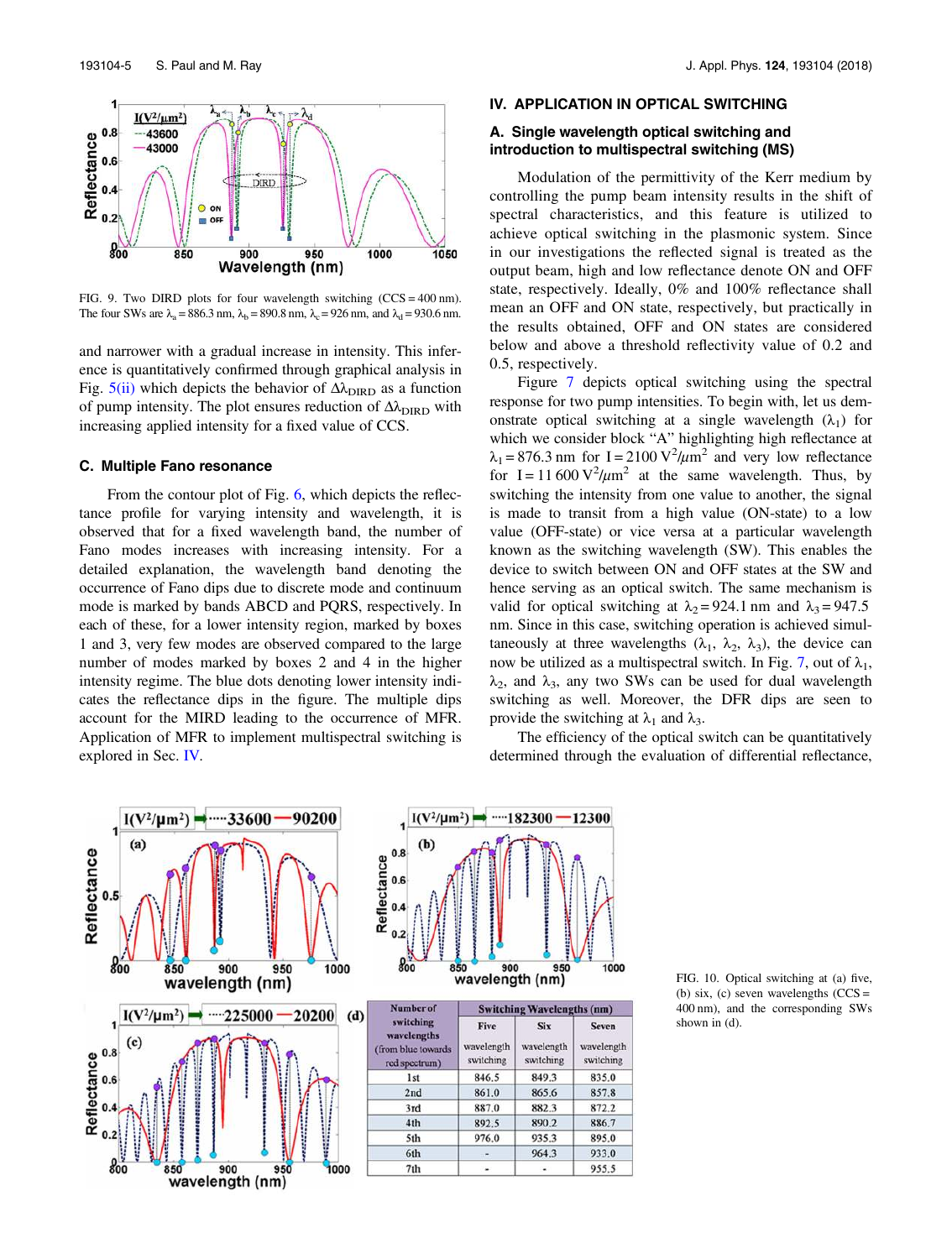

FIG. 11. (a)  $\Delta R_{\text{max}}$  plot at the five switching wavelengths with a zoomed image for the 3rd and 4th switching wavelengths depicted alongside. (b) shows the modified five wavelength switching, and (c) depicts  $\Delta R_{\text{max}}$  for the new 3rd and 4th switching wavelengths.

 $\Delta R = (R_{ON} - R_{OFF})/R_{OFF}$ , where  $R_{ON}$  and  $R_{OFF}$  denote the reflectance at ON and OFF states, respectively. ΔR is obviously seen to obtain high values at the SWs as illustrated in Fig. 8 which is plotted corresponding to the optical switching depicted in Fig. 7. The maximum differential reflectance given by  $\Delta R_{\text{max}}$  is calculated from the graph of Fig. 8 and is evaluated to be 50.4, 4.2, and 101 at  $\lambda_1$ ,  $\lambda_2$ , and  $\lambda_3$ , respectively. Higher  $\Delta R_{\text{max}}$  reveals higher switching efficiency (SE). High SE at  $\lambda_1$ and  $\lambda_3$  compared to that of  $\lambda_2$  has resulted from very low reflectance value at these two wavelengths. Moreover, SE is almost double in case of switching at  $\lambda_3$ compared to that of  $\lambda_1$ . This is because of almost a twofold reduction of the reflectance value at  $\lambda_3$  with respect to  $\lambda_2$ during their corresponding OFF states as calculated from the corresponding plots.

## B. Implementation of DIRD in four wavelength switching

The spectral shift of DIRD with modulation of input intensity producing resonant dips at four wavelengths  $\lambda_a$ ,  $\lambda_b$ ,  $\lambda_c$ , and  $\lambda_d$  is illustrated in Fig. 9. The switching principle is the same as that of the previous cases.  $\Delta R_{\text{max}}$  manifesting the switching efficiency at  $\lambda_a$ ,  $\lambda_b$ ,  $\lambda_c$ , and  $\lambda_d$  is evaluated to be 12.48, 5.02, 5.04, and 12.13, respectively.

## C. Implementation of MIRD for multispectral switching at higher number of wavelengths

The optical switching at 5, 6, and 7 wavelengths can also be achieved with modulation of the applied intensity as shown in Figs.  $10(a)-10(c)$ , respectively, and the numerical value of the SWs is tabulated in Fig.  $10(d)$ . This multispectral switching beyond four wavelengths can be attributed to MIRD arising from MFR.

 $\Delta R_{\text{max}}$  analysis can be effectively used to choose efficient optical switching. As an example, let us initially evaluate  $\Delta R_{\text{max}}$  for switching at five wavelengths [Fig. 10(a)].  $\Delta R_{\text{max}}$  presented as bar plots in Fig. 11(a) is seen to yield ultra high values of 1208, 303, and 895 (rounded off values) at the 1st, 2nd, and 5th SWs. On the other hand, very low values of  $\Delta R_{\text{max}} = 11.62$  and 4.3 are obtained for switching at the 3rd and 4th wavelength, respectively [as is clear from the zoomed section of Fig.  $11(a)$ ]. This is due to the fact that the value of the reflectance dip at these wavelengths are not negligible compared to the almost zero reflectance dips at 1st, 2nd, and 5th switching wavelengths. Now if we choose two new wavelengths  $\lambda_m = 938$  nm and  $\lambda_n = 942$  nm [from Fig.  $10(a)$ ] in place of the original 3rd and 4th SW, it provides  $\Delta R_{\text{max}} = 26$  and 29 (rounded off) which is almost two and sevenfold higher than that achieved at the original SWs. Thus, we now substitute the 3rd and 4th SWs at 938 nm and 942 nm instead of 887 and 892.5 nm. Thus, by evaluating  $\Delta R_{\text{max}}$  one can choose the switching wavelengths yielding higher switching efficiency manifested in terms of maximum differential reflectance. The modified five wavelength switching is illustrated in Fig. 11(b) and the corresponding bar plot showing  $\Delta R_{\text{max}}$  considering the new SWs is demonstrated in Fig.  $11(c)$ .  $\Delta R_{\text{max}}$  for six and seven wavelength switching as calculated from Figs.  $10(b)$  and  $10(c)$  is plotted in Fig. 12.

# V. Q-FACTOR TUNING AT FIXED WAVELENGTH BY SPECIFIC INTENSITY MODULATION

Modulation of the pump beam intensity usually brings about a shift in the resonant wavelengths, and such a shift is generally utilized to cause the device to operate as an on-off switch. But, however, unlike that of the switching phenomenon, it has been found that for certain chosen specific intensity values of the pump excitation, one of the resonant dips in the spectrum merges at a fixed wavelength for all curves corresponding to different intensities, and the spectral width of the coincident resonant dips is different for each curve. This is clarified from Fig. 13. Figure  $13(a)$  shows the reflected spectra for four different intensities. For these certain specific intensities, one of the dips of all the curves is seen to merge at 928.5 nm, and the spectral bandwidth is observed to be different for each intensity value. For better clarity, the zoomed portion of the reflectance dips at 928.5 nm is depicted in Fig. 13(b) which reveals that the spectral width becomes narrower with an increase in applied intensity. To confirm the phenomenon, another set of reflected



FIG. 12. Maximum differential reflectance plot (in log scale) for six and seven wavelength switching.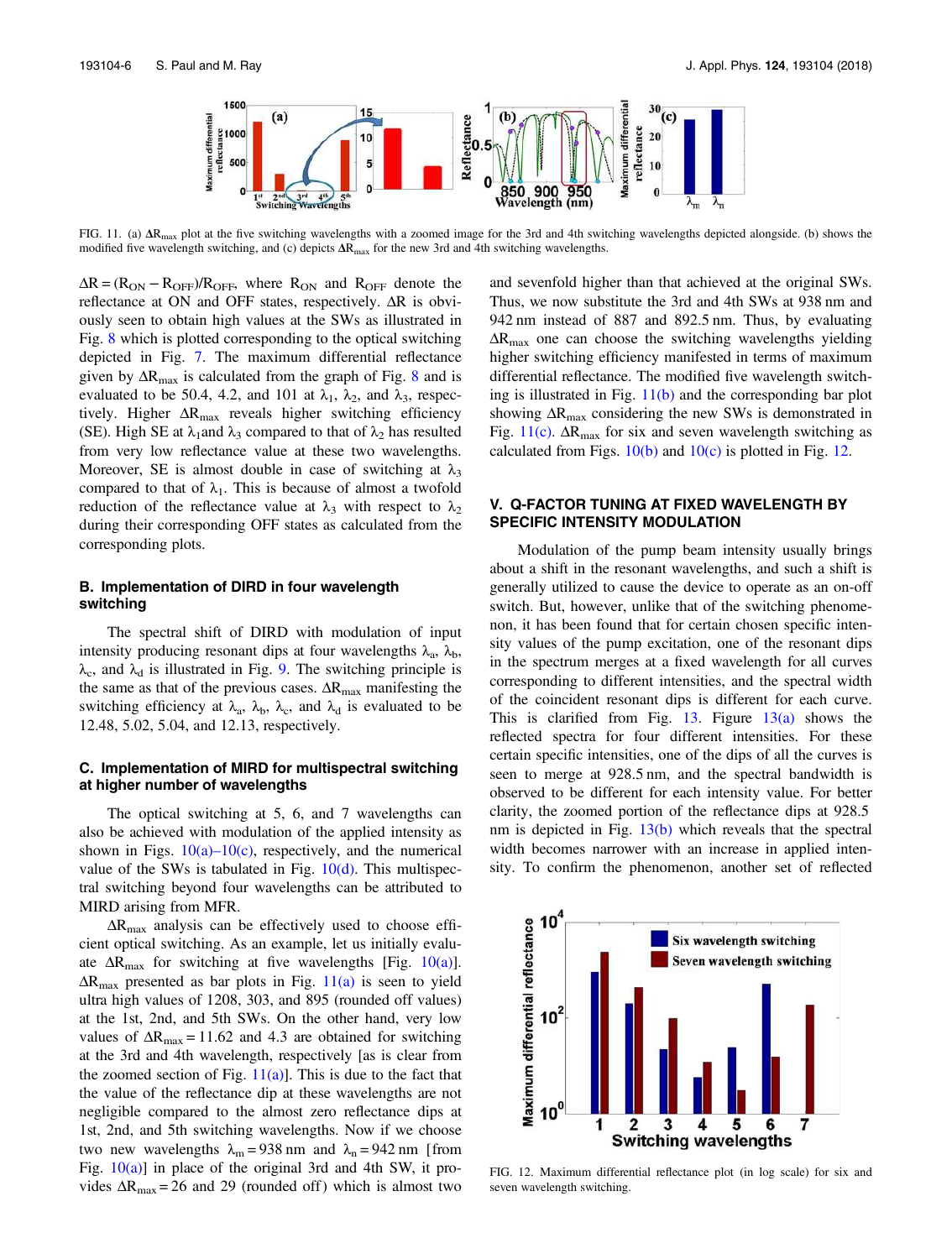

FIG. 13. Spectral width tuning (CCS  $= 400$  nm) at a fixed wavelength of (a and b) 928.5 nm and (c and d) 879.5 nm.

spectra is shown in Fig.  $13(c)$  which ensures the merging of one of the resonance dips at a particular wavelength of 879.5 nm, for all the four spectra corresponding to different specific intensities. Spectral width reduction with enhanced intensities is also evident from Fig.  $13(d)$ . Thus, spectral width manipulation manifesting bandwidth tuning is depicted for two fixed central wavelengths of 928.5 nm and 879.5 nm, by launching the pump beam at specific intensities with narrower spectrum achieved at higher intensity values in each case. Tuning the bandwidth in this manner provides a platform for the device to be used as a tunable band-stop filter with the advantage of requiring only an external beam intensity modulation compared to the structural alteration requirement to achieve bandpass or band-stop filtering in other plasmonic waveguide coupled devices.<sup>11,12</sup> Moreover, such a filter application is much desired where bandwidth tuning is required without changing the operating frequency.

Quantitative evaluation of the spectral width tuning is performed by determining the Quality factor (Q-factor) which provides a Figure of Merit for analysis of cavity based systems and is mathematically defined as  $4^{1,42}$ 

$$
Q - factor = \frac{\lambda_0}{FWHM},
$$
 (5)

TABLE I. Quality factor calculation for two fixed operating wavelengths.

| Wavelength<br>(nm) | Specific intensity values<br>$(V^2/\mu m^2)$ | <b>FWHM</b><br>(nm) | Quality<br>factor |
|--------------------|----------------------------------------------|---------------------|-------------------|
| 928.5              | 1440                                         | 6.2                 | 179.76            |
|                    | 27 600                                       | 4.7                 | 197.55            |
|                    | 67 200                                       | 3.0                 | 309.50            |
|                    | 196300                                       | 1.6                 | 580.31            |
| 879.5              | 15 300                                       | 10.7                | 82.20             |
|                    | 27 600                                       | 7.8                 | 112.76            |
|                    | 88 400                                       | 4.0                 | 219.87            |
|                    | 196700                                       | 2.4                 | 366.46            |

where FWHM denotes the full width half maxima of the spectrum and  $\lambda_{\Omega}$  is the operating or resonant wavelength. The FWHM and the corresponding Q-factor of the merged resonant profiles are calculated from Fig. 13 for two operating wavelengths and are tabulated in Table I. For both the operating wavelengths, it is observed that FWHM reduces with an increment of intensity and evidently the Q-factor is higher for higher applied intensity. The highest Q-factor corresponding to the highest intensity ensures higher energy confinement for narrower spectrum. Moreover, quantitative evaluation suggests that an extremely low FWHM of 1.6 nm can be obtained revealing the achievement of ultra narrow line shapes with an appreciably good Quality factor. Also, the maximum calculated FWHM is only 10.7 nm, and thus we can infer that fine filtering can be achieved using this device. Very low FWHM exhibiting ultra narrow FR line shape is accounted to nonlinearity effect and the presence of dual cavities enabling higher coupling efficiency.

#### VI. CONCLUSION

Dual and multiple Fano resonance have been investigated through the incorporation of a third order Kerr nonlinear medium in a nanoplasmonic waveguide coupled cavity system. The increment of pump beam intensity along with the reduction of cavity-cavity separation of the structure leads to narrower FR line shapes and reduced spectral separation between the FR dips. Spectral flipping of  $FRD<sub>DM</sub>$  and  $FRD<sub>CM</sub>$  is also obtained via CCP control through intensity modulation. Generation of DIRD from IRD and subsequent evolution of MIRD with a suitable and gradual increment of intensity is exhibited. Spectral shift of FR dips due to alteration of nonlinear permittivity is applied to achieve optical switching, and DIRD and MIRD are utilized to implement the device as a multispectral nanoplasmonic switch. Multispectral switching up to seven wavelengths is demonstrated along with switching efficiency evaluation in terms of maximum differential reflectance. Such a performance